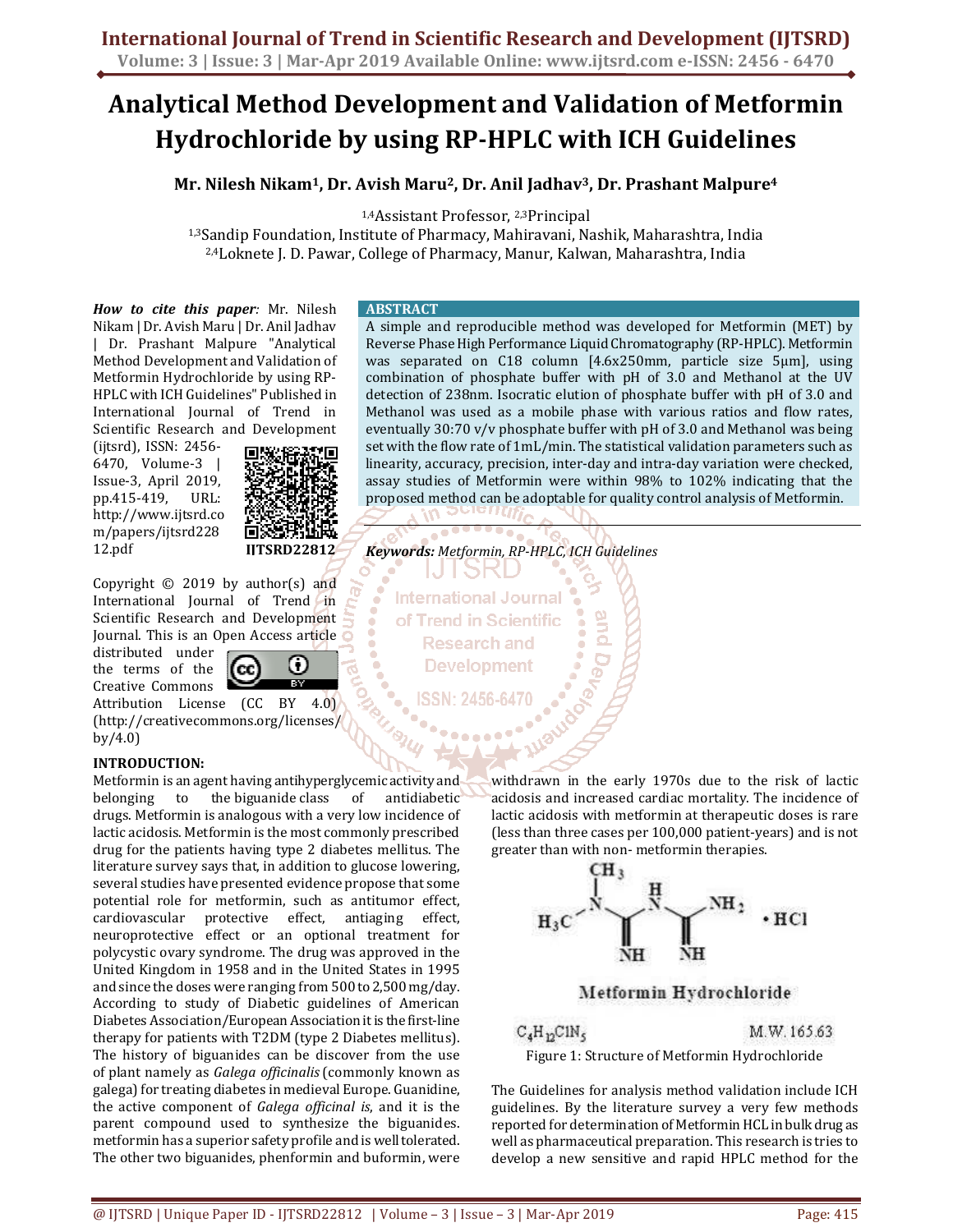determination of Metformin HCL in Bulk preparation, and this method was also validated according to ICH Q2 (R) guidelines.

# **MATERIALS AND METHOD:**

#### **Instruments:**

The chromatographic separation was performed on Analytical Technologies HPLC-3000 series compact liquid chromatographic system integrated with a variable wavelength programmable UV detector and a Rheodyne injector equipped with 20µl fixed loop. A reverse phase C18 [Cosmosil C18 (250mm x 4.6ID, Particle size: 5 micron)] was used. Model - UV 2012 double beam UV visible spectrophotometer and Wenser High Precision Balance Model: PGB 100 electronic balance were used for Spectrophotometric determinations and weighing purposes respectively.

#### **Reagents and chemicals**

Pharmaceutical grade pure metformin hydrochloride sample was procured from Swapnaroop Agency. HPLC grade Methanol and HPLC grade Water were used of Merck specialities private limited, Mumbai.

#### **Chromatographic conditions**

C18 [Cosmosil C18 (250mm x 4.6ID, Particle size: 5 micron)] was used for the chromatographic separation at a detection wave length of 238nm. Methanol, Phosphate buffer pH 3 in a mV ratio of 70:30 v/v was selected as mobile phase for elution and same mixture was used in the preparation of standard and sample solutions. The elution was monitored by injecting the 20µl and the flow rate was adjusted to 1 Our ml/min. of Trend in Scienti

#### **Preparation of Mobile phase**

**lopmen** Preparation of Phosphate buffer pH 3: Dissolve 1.36g of Potassium dihydrogen orthophosphate & 2ml of triethylamine in 800ml of HPLC water, adjust the pH to 3 with orthophosphoric acid and add sufficient HPLC water to produce 1000ml.The mobile phase was sonicated for 15 min and filtered through a 0.45 µm membrane filter paper.

#### **Preparation of Standard solutions**

10mg metformin was accurately weighed and transferred into 10 ml volumetric flasks, dissolved using mobile phase and the volume was made up with the same solvent to obtain primary stock solution of concentration 1000µg/ml of the drug. (Working stock solution).

#### **Preparation of Sample Solution**

20 tablets of metformin were initially weighed and powdered and an amount equivalent to 10mg was accurately weighed into a 10ml volumetric flask, mixed with 10ml of mobile phase. The solution was made up to the volume with mobile phase and sonicated for 5 minutes. The solution was then filtered through 0.45µm Millipore membrane filter. The solution contains 1000µg/ml of metformin Hcl. From the above stock solution 0.1ml aliquot was transferred in to a 10 ml volumetric flask, volume was made up to the mark with mobile phase to obtain a final concentration of 10 µg/ml of metformin.

#### **Optimization of RP-HPLC method**

The HPLC method was optimized with an aim to develop a estimation of metformin Hcl. For the method optimization, different mobile phases were tried, but acceptable retention

times, theoretical plates and good resolution were observed with Methanol, Phosphate buffer pH 3 (70:30 v/v) using C18 column [Cosmosil C18 (250mm x 4.6ID, Particle size: 5 micron)] Table:1.

| <b>Parameter</b>        | <b>Condition</b>                  |
|-------------------------|-----------------------------------|
| Column                  | Cosmosil C18 (250mm x 4.6ID,      |
|                         | Particle size: 5 micron)          |
| Mobile Phase            | 70:30 (Methanol: Phosphate buffer |
|                         | pH-3).                            |
| <b>Flow Rate</b>        | 1 ml/min                          |
| Wavelength              | 238 nm                            |
| <b>Injection Volume</b> | $20 \mu$                          |
| Detector                | UV-3000-M                         |
| Run Time                | $6.5 \text{ min}$                 |
| <b>Retention Time</b>   | Approx. 4.2 min                   |

Table 1: Optimized parameter



# Time (min)

Figure 2: Typical chromatograph of Metformin Hydrochloride

# **Validation of the RP-HPLC method**

Validation of the optimized method was performed according to the ICH Q2 (R) guidelines.

#### **1. Linearity**

For the determination of linearity, appropriate aliquots were pipetted out from 1000µg/ml (working stock solution). 0.1 – 0.5 ml was pipetted out in to a series of 10ml volumetric flasks and volume was made up with the solvent to obtain concentration ranging from 10-50µg/ml of metformin. Each solution was injected in triplicate. Calibration curves were plotted with observed peak areas against concentration followed by the determination of regression equations and calculation of the correlation coefficients. The calibration curves for metformin was shown in figure 2 and their corresponding linearity parameters given in table 2.

#### **2. Accuracy**

To ensure the reliability and accuracy of the method recovery studies were carried out by standard addition method. A known quantity of pure drug was added to preanalysed sample and contents were reanalysed by the proposed method and the percent recovery was reported. The results were given in table 4.

#### **3. Precision**

The repeatability of the method was verified by calculating the % RSD of three replicate injections of 100%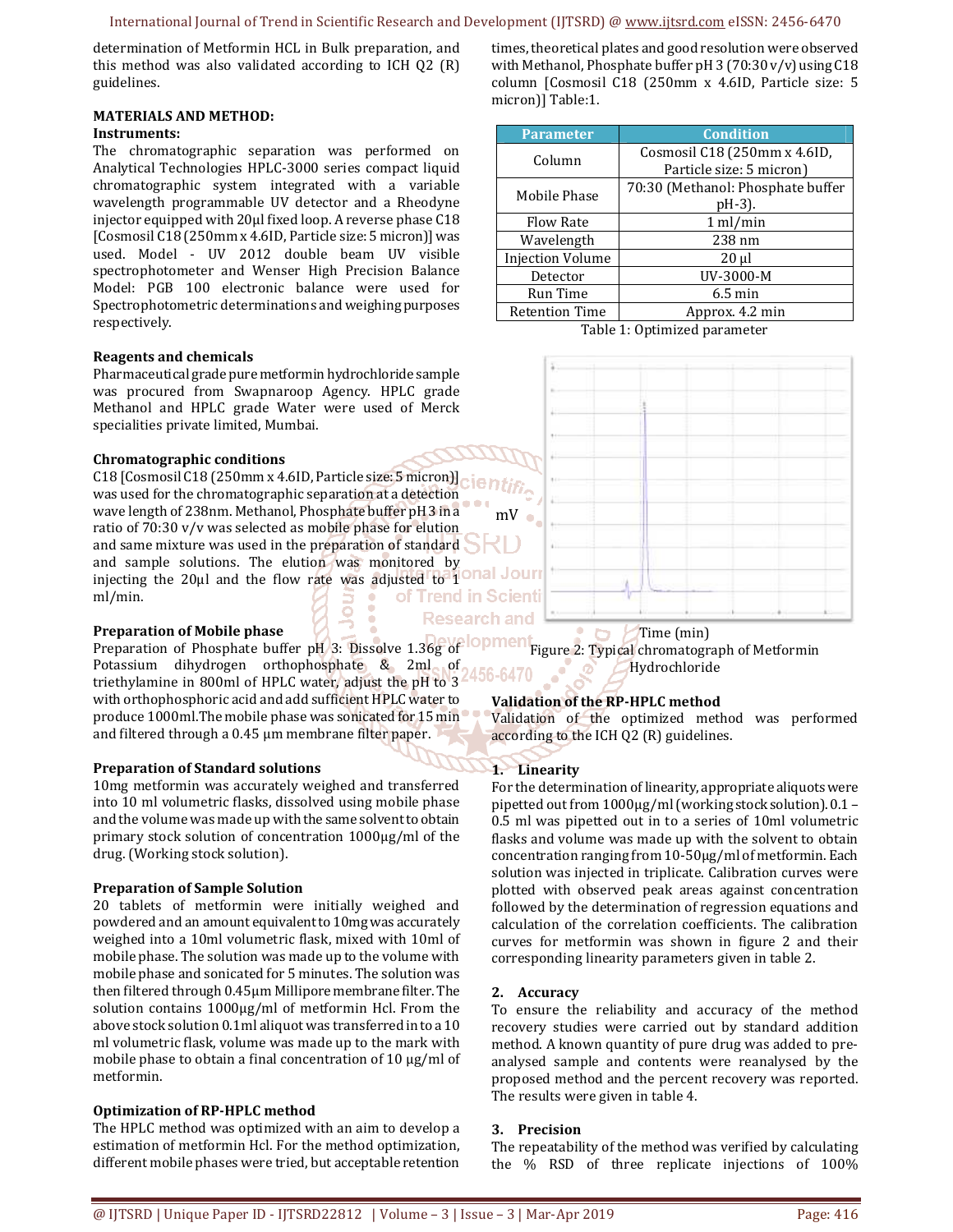concentration (30µg/ml of Metformin) on the same day and for intraday precision % RSD was calculated from repeated studies. The results were given in table 5.

## **4. Limit of Detection (LOD) and Limit of Quantitation (LOQ)**

The LOD and LOQ were calculated from the slope(s) of the calibration plot and the standard deviation (SD) of the peak areas using the formulae  $LOD = 4.2$  s/s and  $LOQ = 9.8$  s/s.

# **5. Robustness**

Robustness of the method was verified by altering the chromatographic conditions like mobile phase composition, flow rate, detection wave length, etc. and the % RSD should be reported. Small changes in the operational conditions were allowed and the extent to which the method was robust was determined. A deviation of  $\pm 2$  nm in the detection wave length and  $\pm$  0.1 ml/min in the flow rate, were tried individually. Solutions of 100% test concentration with the specified changes in the operational conditions were injected to the instrument in triplicate. % RSD was reported in the table 6.

# **6. Assay of marketed formulation**

20 tablets of teneligliptin were weighed and crushed into fine powder. The average weight of the tablet was calculated and the amount equivalent to 10 mg of pure teneligliptin was dissolved in 10 ml of solvent. From this stock solution 30 ppm dilution was prepared and injected. The % purity was calculated by comparing the result with result obtained from 30 ppm standard drug and are reported in table 7.

# **7. System suitability**

System suitability parameters can be defined as tests to arch and ensure that the method can generate results of acceptable accuracy and precision**.** System suitability was carried out with three injections of solution of 30  $\mu$ l/ml of Metformin in to the chromatographic system. Number of theoretical plates (N) obtained and calculated tailing factor (T) was reported in table 8.

# **Results and Discussion**

#### **Linearity:**

Analytical method linearity is defined as the ability of the method to obtain test results that are directly proportional to the analyte concentration, within a specific range. The mean peak area obtained from the HPLC was plotted against corresponding concentrations to obtain the calibration graph. The results of linearity study (Figure 1) gave linear relationship over the concentration range of  $10 - 50 \mu g/ml$ for metformin. From the regression analysis, a linear equation was obtained:  $y = 31271x + 49523$ , and the goodness-of-fit  $(r^2)$  was found to be 0.9986, indicating a linear relationship between the concentration of analyte and area under the peak.

|  | Table 2: Summary of results of Linearity |  |  |
|--|------------------------------------------|--|--|
|  |                                          |  |  |

| Conc. $(\mu g/ml)$ | <b>Peak Area</b> |
|--------------------|------------------|
| 10                 | 362718           |
| 20                 | 692265           |
| 30                 | 956735           |
| 40                 | 1308262          |
| ۲0                 | 1618262          |



# **Accuracy**

The accuracy of an analytical procedure expresses the closeness of results obtained by that method to the true value. The results of accuracy testing showed that the method is accurate within the acceptable limits. The RSD is calculated for the metformin and all the results are within limits. Acceptable accuracy was within the range and not more than 2.0% RSD, as demonstrated in Table -3.

|                          |                    |             | <b>Standard Deviation</b> |                             | <b>Accuracy</b> | <b>Precision</b> |
|--------------------------|--------------------|-------------|---------------------------|-----------------------------|-----------------|------------------|
| Sr. no.                  | Conc. $(\mu g/ml)$ | <b>Area</b> | <b>Mean</b>               | <b>SD</b>                   | %SD             | $%$ RSD          |
|                          | 10                 | 363165      |                           |                             |                 |                  |
|                          | 10                 | 362718      | 363846.3333               | 1583.073698                 | 0.435094        | 0.435094036      |
|                          | 10                 | 365656      |                           |                             |                 |                  |
|                          | 30                 | 954648      |                           |                             |                 |                  |
| $\overline{\mathcal{L}}$ | 30                 | 956735      | 956247.3333               | 1419.769113                 | 0.148473        | 0.148473001      |
|                          | 30                 | 957359      |                           |                             |                 |                  |
|                          | 50                 | 1621245     |                           |                             |                 |                  |
| 3                        | 50                 | 1618262     | 1617829.333               | 3650.690939                 | 0.2256536       | 0.22565365       |
|                          | 50                 | 1613982     |                           |                             |                 |                  |
|                          |                    | $m + 1$     | $\epsilon$ $\sim$         | $\mathbf{r}$ . $\mathbf{r}$ |                 |                  |

Table 3: summary of Results of Accuracy

| <b>Sr. NO.</b> |               | % Composition   Area of Standard   Area of Sample |         | $\%$ Recovery |
|----------------|---------------|---------------------------------------------------|---------|---------------|
|                | 50% Recovery  | 956735                                            | 962945  | 100.6490826   |
|                | 100% Recovery | 1308262                                           | 1285161 | 98.2342222    |
|                | 150% Recovery | 1618262                                           | 1635968 | 101.0941368   |
|                |               | m.1.1.4.04                                        |         |               |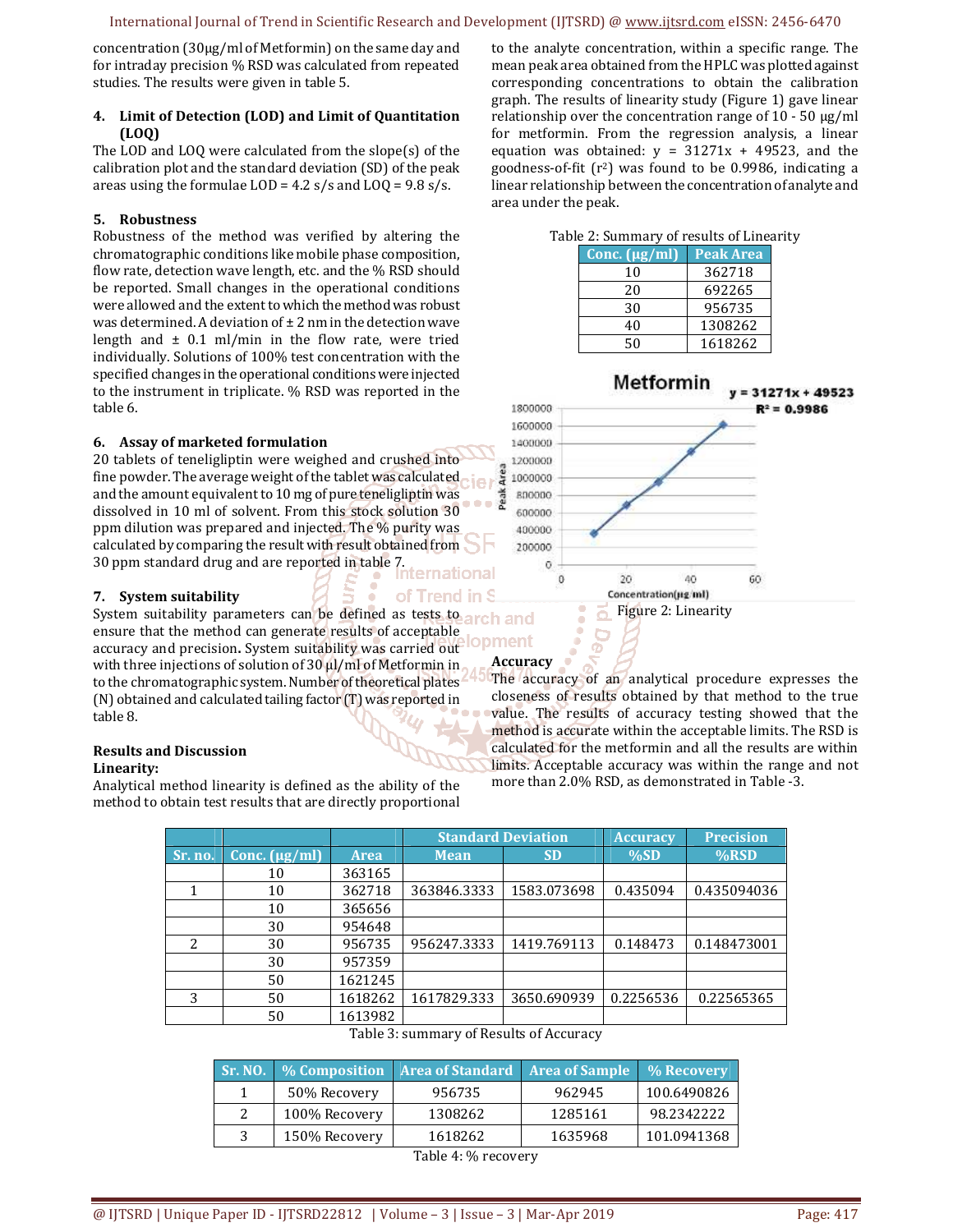# International Journal of Trend in Scientific Research and Development (IJTSRD) @ www.ijtsrd.com eISSN: 2456-6470

# **Precision**

Precision of an analytical method is defined as "the closeness of agreement between a series of measurements obtained from multiple sampling of the same homogeneous sample under the prescribed conditions," and it is normally expressed as the relative standard deviation The repeatability, intra-day and inter-day precision results are shown in the table 5. The RSD were calculated for all the results are within limits. Precision was not more than 2.0% RSD, as demonstrated in Table 5.

|                               | Interday | Day 1   |        |        | Day 2   |        | <b>Mean</b> | $%$ RSD |
|-------------------------------|----------|---------|--------|--------|---------|--------|-------------|---------|
| Injection                     |          |         |        |        |         |        |             |         |
| area                          | 956735   | 963535  | 956973 | 955612 | 958412  | 956332 | 956332      | 0.30%   |
|                               | Intraday | Morning |        |        | Evening |        |             | %RSD    |
| Injection                     |          |         |        |        |         |        |             |         |
| area                          | 956898   | 962415  | 958615 | 957651 | 956526  | 954516 | 957770.2    | 0.28%   |
| Table-5: summary of Precision |          |         |        |        |         |        |             |         |

#### **LOD and LOQ**

The LOD and LOQ were calculated by the equations LOD  $=\frac{3.3 \times \text{std} \cdot \text{Deviation}}{\text{slope}}$  and LOQ =  $\frac{10 \times \text{std} \cdot \text{Deviation}}{\text{slope}}$  where, std. Deviation

taken from accuracy and slope is from linearity. Based on these equations, the calculated LOD and LOQ values for metformin were 0.1502 and 0.4553 µg/ml, respectively.

# **Robustness**

Robustness of the method reflects the reliability of an analysis with respect to deliberate variations in the method parameters. Here, the flow rate and wavelength were slightly changed to lower and higher sides of the actual values to find if the change in the peak area and retention time were within limits. The results obtained with changes in the parameters on a 30µg/mL solution are as shown in Table No. 6.

| Sr.no.         | Parameter  | <b>Condition</b> | Peak Area |                                   | <b>Statistical</b><br><b>Analysis</b> | Retention<br>Time |            | <b>Statistical</b><br><b>Analysis</b> |
|----------------|------------|------------------|-----------|-----------------------------------|---------------------------------------|-------------------|------------|---------------------------------------|
|                |            |                  | 973735    | $Mean =$                          | $Mean =$                              | 4.296             | mean=      | $mean =$                              |
|                |            | 0.9              | 966735    | 965818.333                        | 961906.889                            | 4.296             | 4.29266667 | 4.22377778                            |
|                |            |                  | 956985    |                                   |                                       | 4.286             |            |                                       |
| 1              | Flow rate  | $\mathbf{1}$     |           | 956735                            | SD <sub>5</sub>                       |                   | 4.203      | $SD =$                                |
|                |            |                  | 964921    | Mean-                             | 4671.00377                            | 4.162             | mean=      | 0.06120488                            |
|                | (ml/min)   | 1.1              | 971366    | 963167.333                        | $%$ RSD=                              | 4.186             | 4.17566667 | % $RSD =$                             |
|                |            |                  | 953215    | Develor                           | 0.48559833                            | 4.179             |            | 1.44905534                            |
|                |            |                  | 950121    | $Mean =$                          | $mean =$                              | 4.213             | mean=      | $mean =$                              |
|                |            | 236              | 951264    | 950218                            | 952424.333                            | 4.209             | 4.20933333 | 4.206                                 |
|                |            |                  | 949269    | $\bullet \bullet \bullet \bullet$ | <br><b>.1182</b>                      | 4.206             |            |                                       |
| $\overline{2}$ | Wavelength | 238              |           | 956735                            | $SD =$                                |                   | 4.203      | $SD =$                                |
|                |            |                  | 948963    | $mean =$                          | 3733.49519                            | 4.206             | $mean =$   | 0.0031798                             |
|                | (nm)       | 240              | 949632    | 950320                            | $%$ RSD=                              | 4.203             | 4.20566667 | % $RSD =$                             |
|                |            |                  | 952365    |                                   | 0.39199914                            | 4.208             |            | 0.07560146                            |

Table 6: robustness

# **Assay of marketed formulation**

The % purity obtained from the formulation was given in table 7. And it was found that the Assay results of Metformin are within the limits.

|                                                      |         | Sr. NO.   % Composition   Area of Standard   Area of Sample   % Assay |        |         |  |  |
|------------------------------------------------------|---------|-----------------------------------------------------------------------|--------|---------|--|--|
|                                                      | % Assay | 956735                                                                | 945995 | 98.8774 |  |  |
| Teble 7. Access of tables of Motformin Hydroghlanide |         |                                                                       |        |         |  |  |

Table 7: Assay of tables of Metformin Hydrochloride

# **System Suitability Parameters:**

System suitability was carried out by injecting six replicate injections of 100% test concentration, number of theoretical plates, HETP and resolution were satisfactory. The chromatograms confirm the presence of Metformin hydrochloride at 4.2 min without any interference.

| <b>Parameter</b>                          | <b>Observed Value</b>           | limits |
|-------------------------------------------|---------------------------------|--------|
| No. of Theoretical Plates                 | 5630                            | > 2000 |
| <b>Tailing Factor</b>                     | 1.2.                            | < 1.5  |
| Regression equation                       | $y = 31271x + 49523$            |        |
| Correlation coefficient (R <sup>2</sup> ) | 0.9986                          | ~1     |
| $-1122$                                   | $\cdot$ $\cdot$ $\cdot$ $\cdot$ |        |

Table 8: System suitability parameter